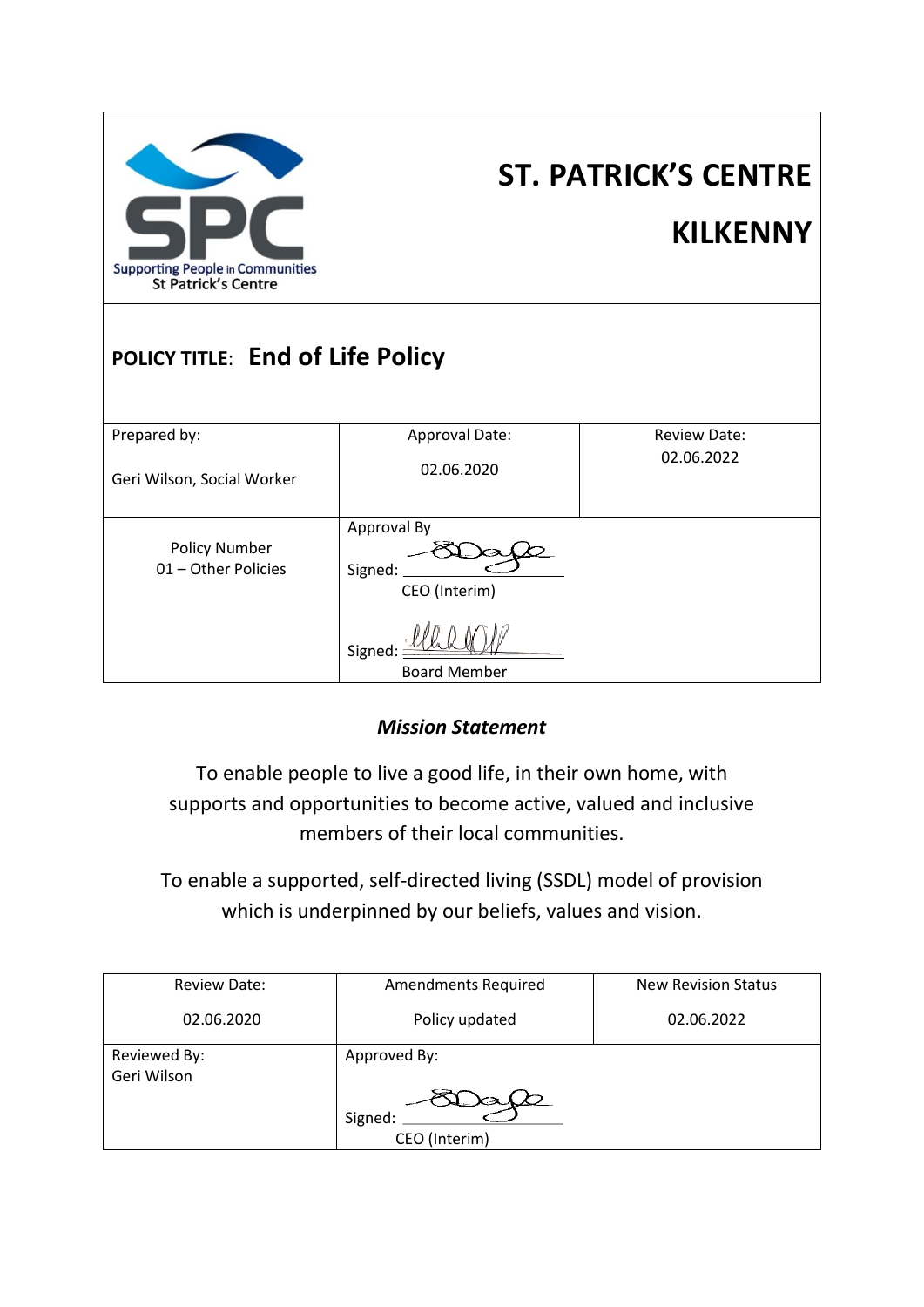# Table of Contents

| 1.0 |  |
|-----|--|
| 2.0 |  |
| 3.0 |  |
| 4.0 |  |
| 5.0 |  |
| 6.0 |  |
| 7.0 |  |
| 8.0 |  |
| 9.0 |  |
|     |  |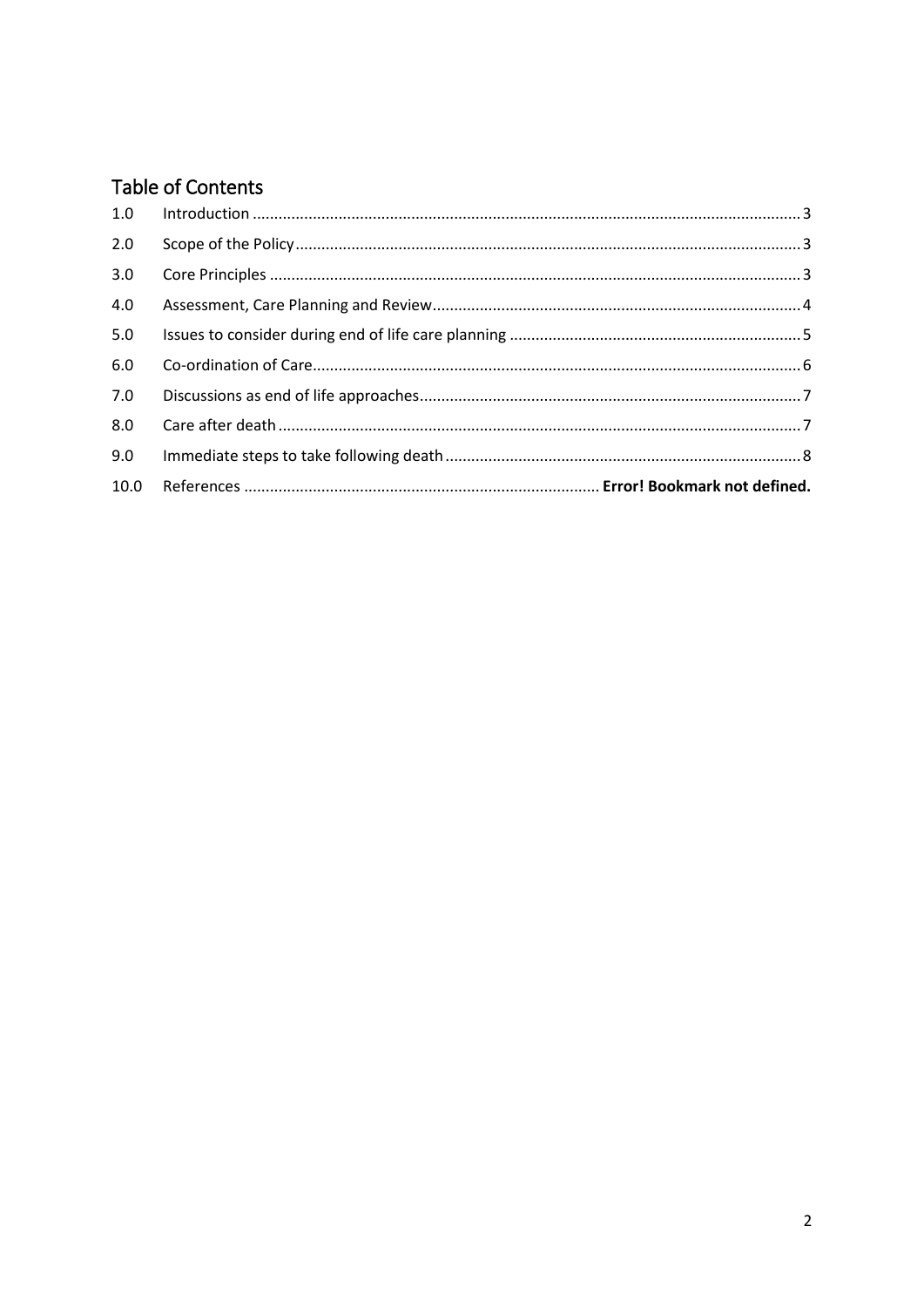#### <span id="page-2-0"></span>1.0 Introduction

- 1.1. The purpose of this Policy is to provide clear guidelines for all employees of St. Patrick's Centre, Kilkenny (SPC) when supporting a person we support approaching the end of their life.
- 1.2. People approaching the end of their life need high quality, accessible care if they are to make genuine choices about how they are cared for and where they wish to die. Competent and compassionate care is also critical to giving people the opportunity to have a dignified death, and includes offering families, friends, staff and other persons supported bereavement support following a death.
- 1.3. This care should be of the same high quality regardless of diagnosis and of whether the care is carried out at home, in hospital, in the community or in any other setting.
- 1.4. It is intended that this policy will support practitioners and staff in SPC to develop their awareness and understanding of the End of Life Plan and how it relates to people they support.

#### <span id="page-2-1"></span>2.0 Scope of the Policy

- 2.1. This policy relates to all staff, including agency staff, clinicians and anyone involved in the provision of services in SPC.
- 2.2. This Policy should be read in conjunction with:-
	- HSE Guidance on End of Life Care in social care-led disability residential centres during COVID-19 Version 1.0 28/04/2020
	- Advanced Care Guidelines
	- Assisted decision making capacity act 2015
	- SPC Capacity & Consent Policy 2020

#### <span id="page-2-2"></span>3.0 Core Principles

- 3.1. Core principles for delivery of end of life care:
	- Care is person-centred and integrated,
	- Persons supported are treated with dignity and respect,
	- Persons supported preferences are given due consideration.
	- Care is provided after death.
- 3.2. People with intellectual disabilities have the same palliative care needs as others in society but may have additional needs because of their intellectual disabilities.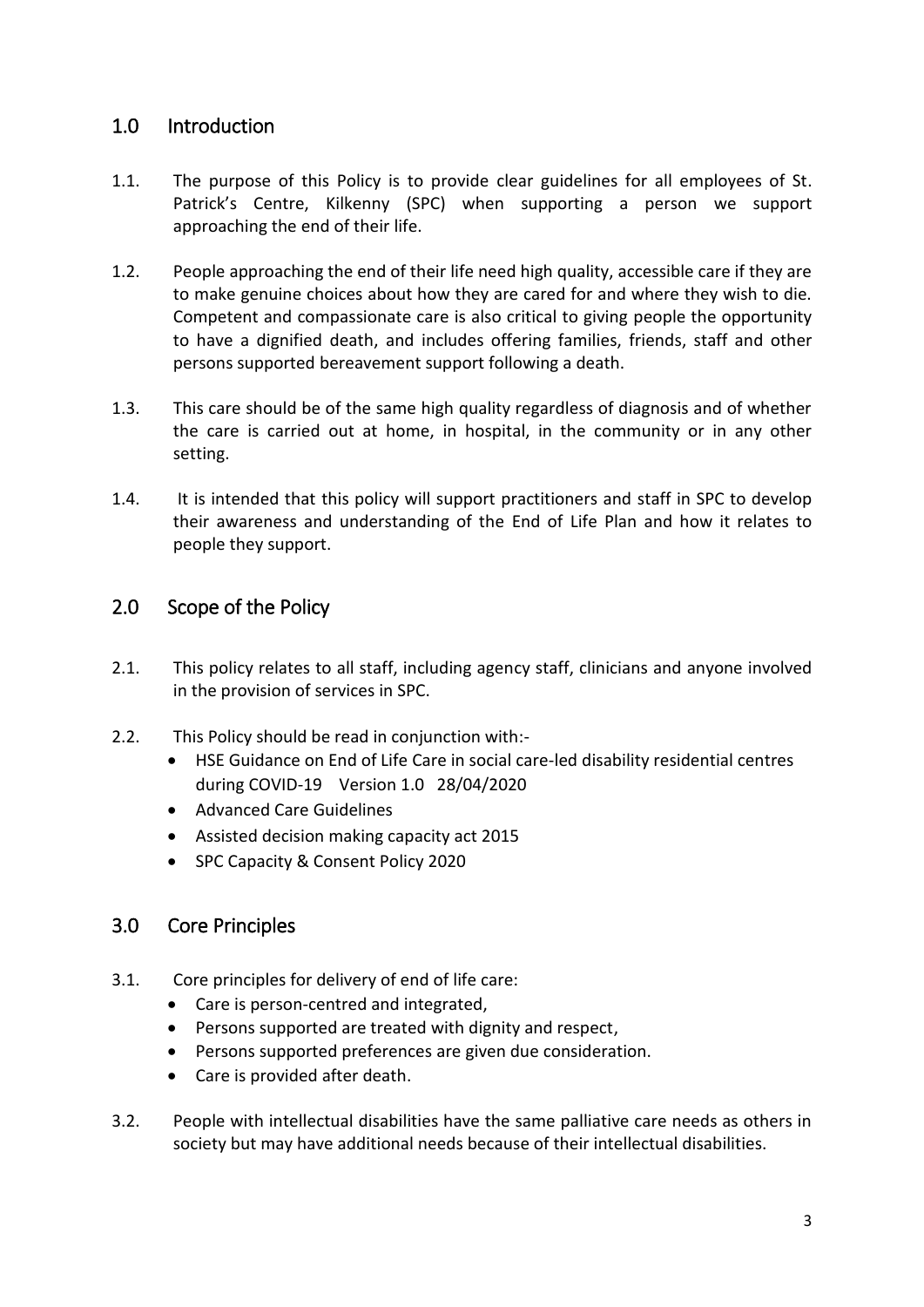- 3.3. People with intellectual disabilities should be treated as unique individuals and efforts should be made to identify their specific experiences, needs, preferences and those who are important to them when planning for their end of life care.
- 3.4. Identifying when people are approaching the end of their life can be very complex, particularly in the case of people with severe intellectual disabilities. The late presentation of serious illness and limited verbal communication can exacerbate this.
- 3.5. To ensure that people with intellectual disabilities get the best end of life care possible it is important to develop partnerships across all settings with both formal and family supports carers.
- 3.6. One of the key challenges for staff and family members is how to develop sensitive, open conversations with people with intellectual disabilities who are nearing the end of life. These conversations need to take account of the persons supported preferred communication style, their cognitive abilities, their understanding of language, serious illness, death and dying as well as their concept of time.
- 3.7. Staff should also be aware of the Assisted Decision Making (Capacity) Act and the presumption of capacity unless otherwise proven.

#### <span id="page-3-0"></span>4.0 Assessment, Care Planning and Review

- 4.1. All decisions regarding a person's supported treatment at end of life are completed in a team approach led by the person's GP or lead medical Consultant. All clinical decisions are made by the lead medical professional who will take into consideration the wishes of the person and the person's family, representative and/or advocate where relevant. (HSE Guidance on End of Life Care in social careled disability residential centres during COVID-19 Version 1.0 28/04/2020)
- 4.2. A timely assessment of the person's supported needs and wishes is essential in order to establish their will and preference, taking into account the physical, emotional, social, cultural and where relevant environmental needs of the individual.
- 4.3. Each person supported should have an End of Life plan where relevant. This should include details of an up to date DNAR directive where relevant and all support staff should be aware of the DNAR and their responsibilities in relation to this? (National Consent Policy Part 4)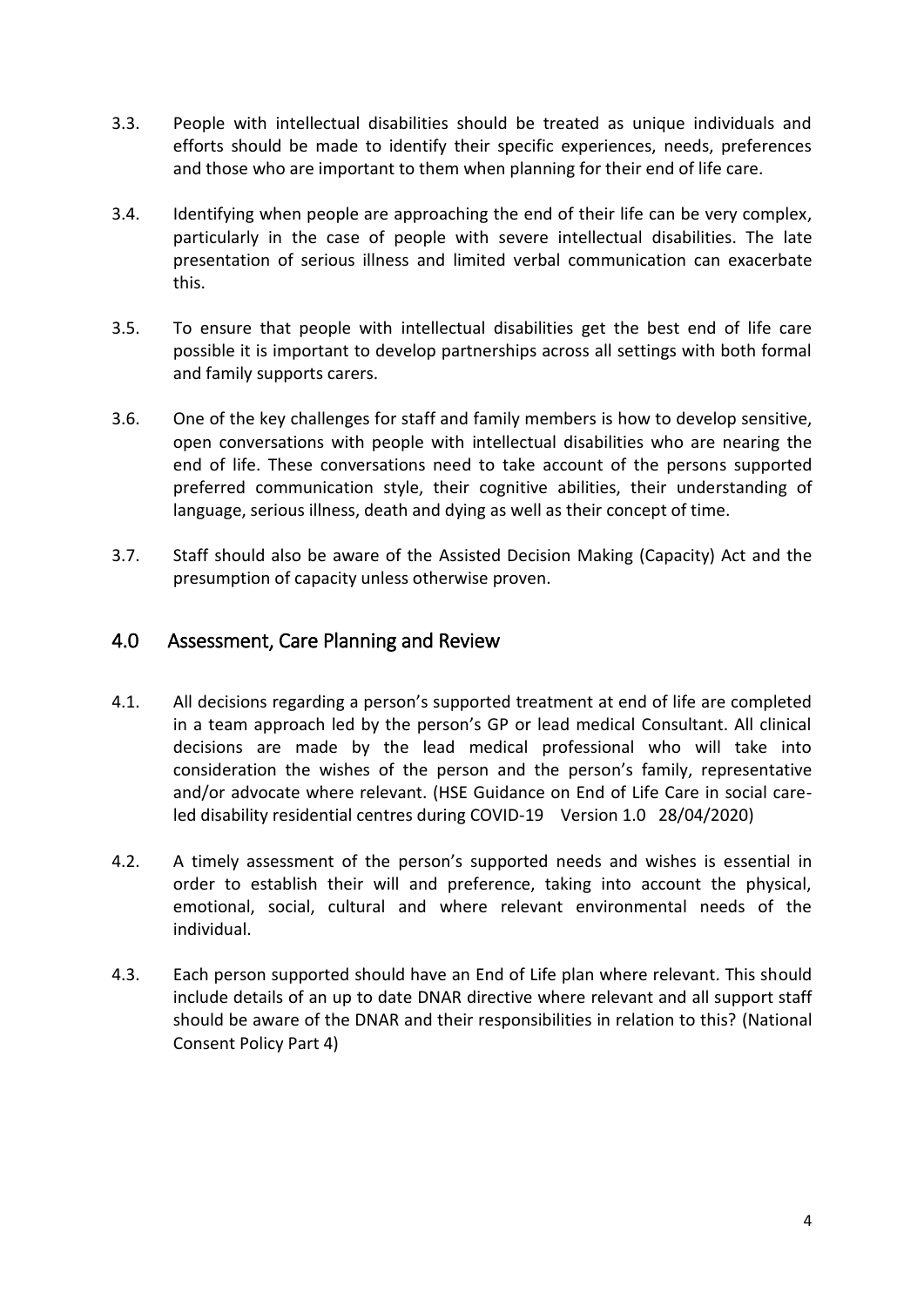## <span id="page-4-0"></span>5.0 Issues to consider during end of life care planning

- How do you identify when a person supported is approaching the end of their life?
- Does the person supported have a communication passport?
- Does it contain details of the person's supported communication preferences?
- Where the person supported does not have the capacity for advance care planning does the service provider have an agreement about who should initiate or take responsibility for ensuring conversations about end of life are held?
- Who has been designated to make decisions for the person?
- Has this been agreed with the service provider?
- Does the service provider have appropriate accessible resources (e.g., pictorial/visual information to ensure that meaningful conversations can take place?
- 5.1. It is important to take into account the environment in which these conversations should be held. For example, for some persons supported who also have an autistic spectrum disorder, environments which are noisy, very bright or have strong smells associated with them may initiate a sensory overload which can impede their ability to understand the information being imparted.
- 5.2. Records of expressed end of life care wishes should be completed in accessible formats to be kept in an agreed place (e.g. within the person's supported bedroom). Ensure all staff and other key people (e.g. family members are aware of the location).
	- Does your care plan assessment take into account all aspects of end of life care (social, emotional and spiritual) as well as physical?
	- What is appropriate for the person supported?
	- What is important to them?
	- What are their values and beliefs?
	- What were their previous interests, hobbies etc.?
	- What support might the service provider require, i.e. health, social or palliative care services to enable them to provide appropriate end of life care for the person supported e.g. training in knowledge of intellectual disability, or education regarding the importance of non-verbal communication or in the use of DisDAT)?
	- How will the person's physical and emotional distress be assessed and recorded; e.g. DisDAT?
	- Has this documentation already been completed and is it accessible to all those involved in the person's care?
	- Is it reviewed regularly, not just in times of crisis?
	- Is there a Treatment Plan/ Pain Management plan?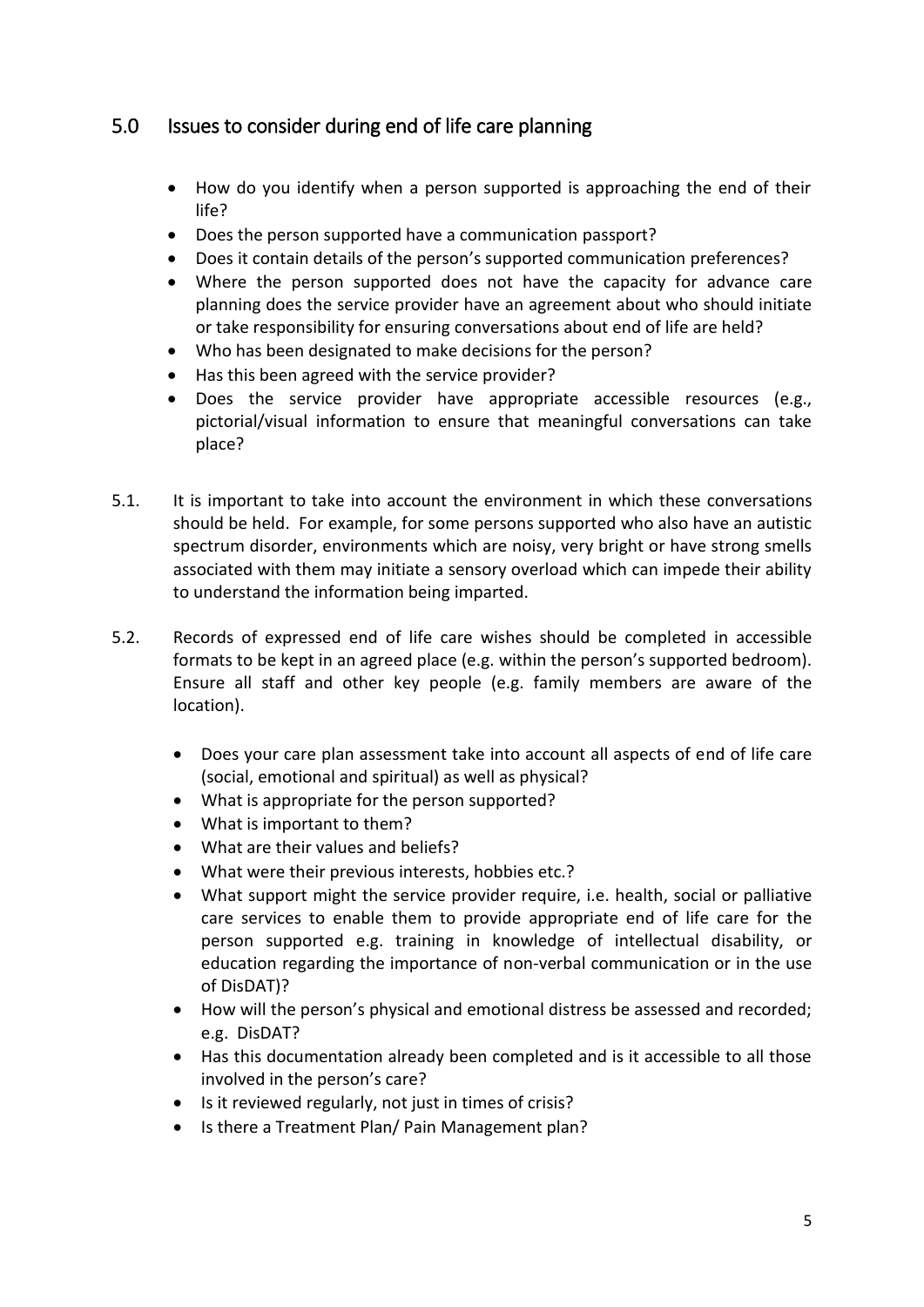- Are all those involved in the assessment and delivery of care confident of their ability to understand and meet the needs of a person with an intellectual disability throughout the progression of their illness?
- Is there adequate support for all those (both family and professional carers) to carry out their roles?
- Are there identified sources of training and/or supervision for the whole extended team on this?
- Has the person's supported 'circle of support' been identified and are the roles of all those involved clear?

# <span id="page-5-0"></span>6.0 Co-ordination of Care

- 6.1. Once an End of Life Care Plan has been agreed it is important that all the services identified as being required are effectively coordinated.
- 6.2. It is essential to establish efficient lines of communication and sharing of relevant information across the services involved.
- 6.3. As the person's supported condition deteriorates there will be a need for a regular review of communication and team working and a willingness for different members of the team to take the lead (or become the key worker) as best befits the needs of the person supported. This means that at times it will be most appropriate for this to be a member of the person's supported staff but at others (perhaps in the later stages of an illness), for a member of palliative care staff to take on this role.

#### 6.4. **Issues to consider**

- Is there a communication system in place to keep everyone involved in the care of the person supported informed of the evolving end of life care plan?
- Has a key worker been identified for the person so that there is a lead person not only for the co-ordination of all services and care but who also has a responsibility for keeping family carers and friends up-to-date with the emerging situation in keeping with the person's wishes?
- Are systems in place for services to respond rapidly and appropriately (out- ofhours as well as during working hours) to changes in circumstances as end of life approaches (e.g., changes in medication or equipment)?
- Are these services aware that the person has an intellectual disability and of any specific needs (e.g., regarding communication) which they have as a result?
- Where there are issues related to mental capacity and decision making, is there an established best interest process which is reviewed regularly and which takes into account both the person's wishes and the wishes of those closest to them?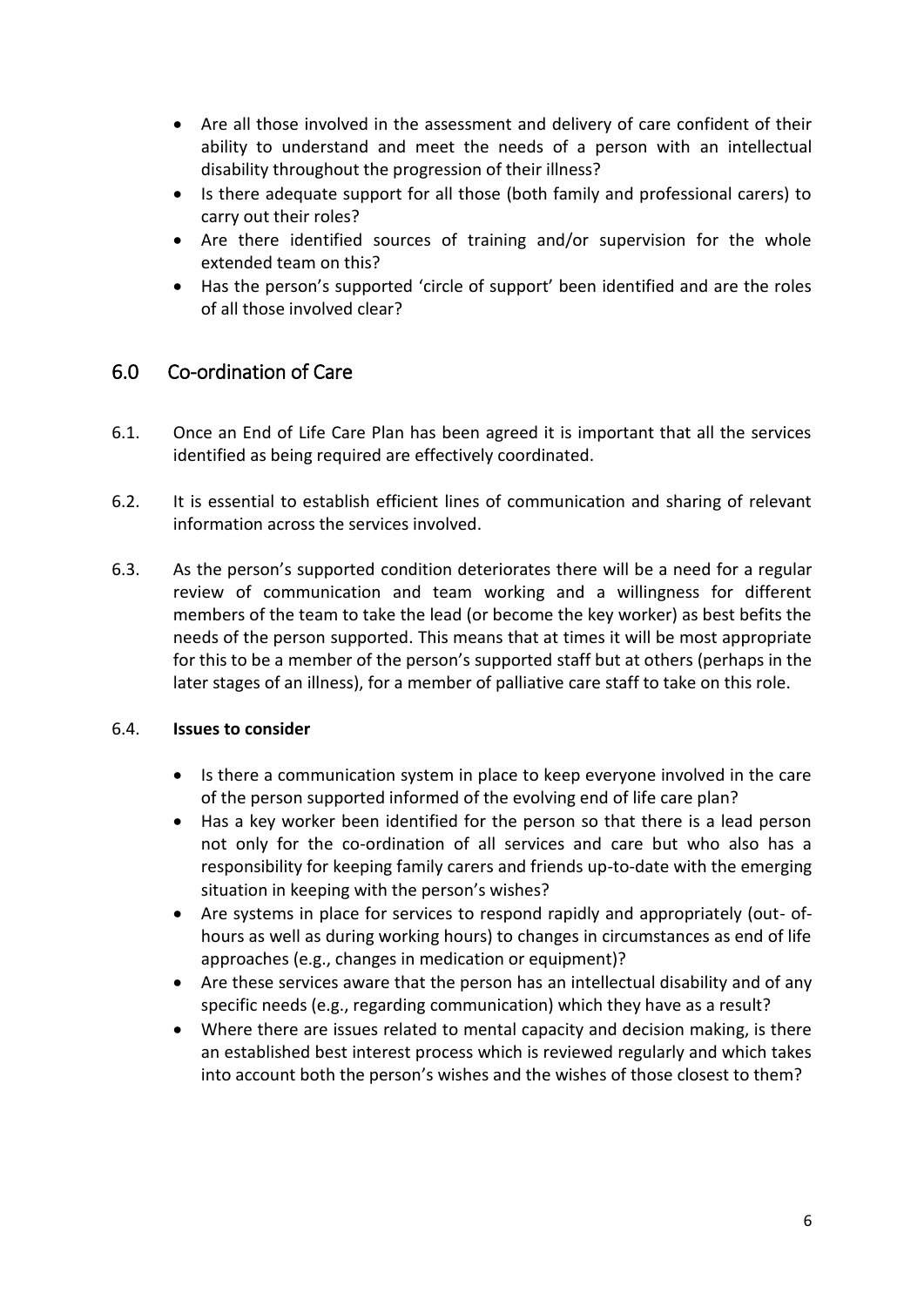## <span id="page-6-0"></span>7.0 Discussions as end of life approaches

- 7.1. A speech and language therapist, psychologist or other dedicated member of staff should be deployed to facilitate the expression of the person's supported end of life care preferences at whatever level they are able to express them.
- 7.2. Staff or family members close to the person supported may find it too distressing to talk to the person about their illness; palliative care staff may be well placed to do this but may not have the requisite communication skills. Therefore, good partnerships need to be forged to support the person supported at all stages of their illness and dying. Consideration may be given to engaging the services of an independent advocate to assist the person supported to express their will and preference.

## <span id="page-6-1"></span>8.0 Care after death

- 8.1. Good end of life care does not end at death, and all staff need to follow good practice in respect of the wishes of the deceased person's family and friends.
- 8.2. The support provided to relatives will help them cope with their loss and is essential to achieving a 'good death'. This support is also important for staff and other persons supported.
- 8.3. When the person who has died is a person with an intellectual disability there may be specific issues for family members due to the impact of the disability which may have affected individual emotional attachments and the whole structure of the family's life. This is likely to be particularly so if the intellectual disability is severe or has been accompanied with physical disability; in many cases the family will have lived with the prospect of the person's death for many years.
- 8.4. Where those who are left behind include people with an intellectual disability, then particular care needs to be taken to ensure they are supported to be as fully involved as they would wish to be; particular care needs to be given to the bereaved person's previous experience of death and the sense they have made of this.
- 8.5. Opportunities to acknowledge the death and to pay respect to the deceased are likely to be as important for other persons who have an intellectual disability as for those who do not have an intellectual disability. However, these may need to be adapted to the level of understanding of those taking part. Within a comfortable environment, staff should facilitate the safe expression of other persons' supported questions.
- 8.6. Whilst it is a normal inclination for family members to 'protect' their loved ones from the knowledge and impact of bereavement this is likely to result in exclusion and to have an adverse effect on their grief. It is important to assist family members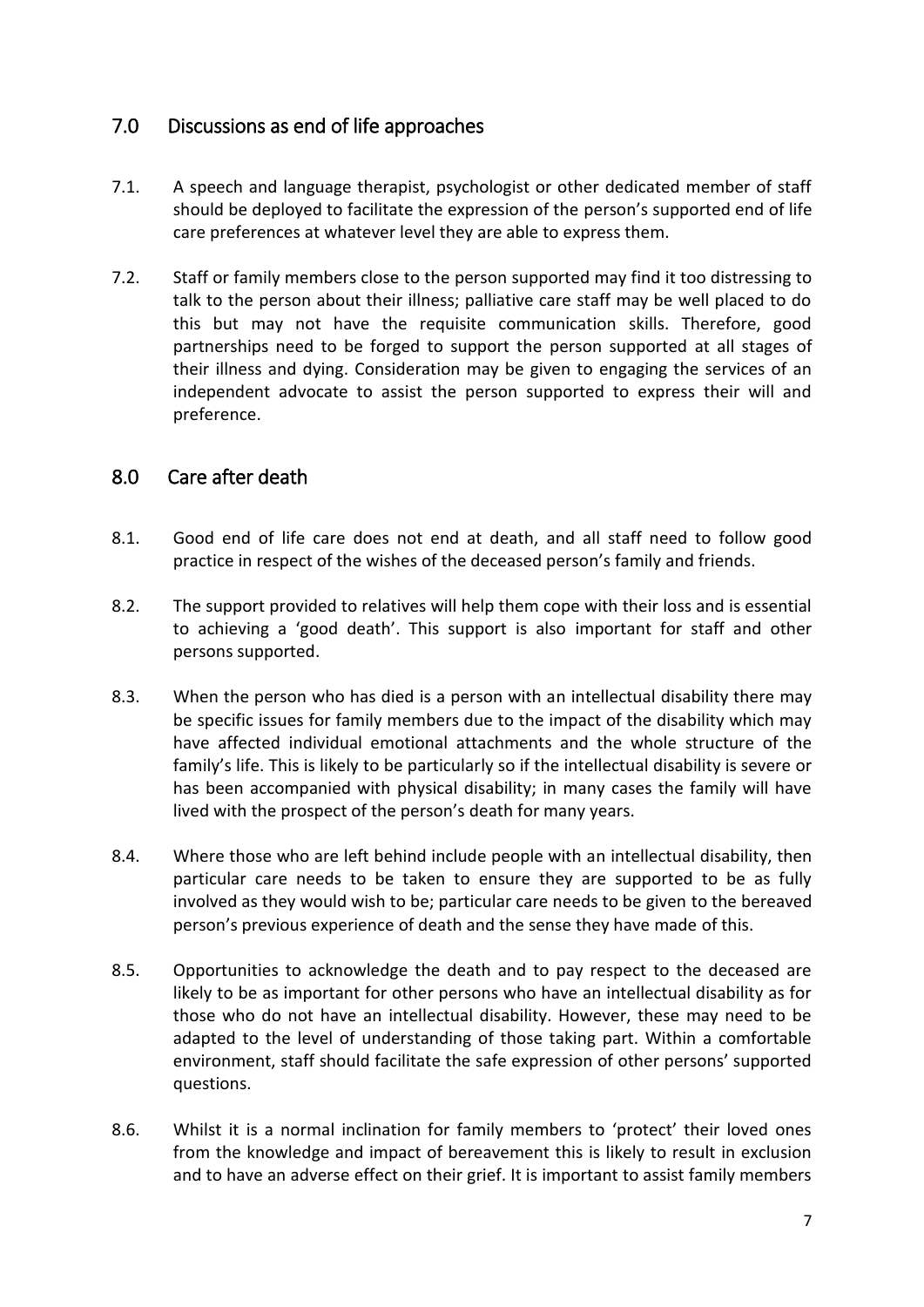to understand that the relationships between persons supported may have been very strong and might actually have been developed over significant periods of time in various service settings. Therefore, staff should be prepared to share knowledge about healthy grief and the evidence that it is facilitated through supported involvement in the rites of passage (e.g., funeral attendance) and, where necessary, to advocate in the best interest of the person supported.

8.7. In some families the intellectual disability may have impacted on the emotional attachment of family members. Consequently, there may be issues of guilt, anger and regret which may potentially complicate the grief of those family members left behind. It is vital not to express judgemental thoughts or behaviours which may be based on incomplete understandings of the family and which could exacerbate the distress of the family.

#### <span id="page-7-0"></span>9.0 Immediate steps to take following death

- 9.1. Senior staff on duty to contact person's supported GP immediately
- 9.2. If next of kin are not present when person supported dies they should be informed as soon as possible by the manager or senior member of staff on duty.
- 9.3. The deceased person is to be treated at all times with the upmost respect and in a dignified manner.
- 9.4. The person's supported privacy is to be maintained and protected. Where indicated in the person's supported End of Life Care Plan relevant religious or spiritual representatives should be contacted.
- 9.5. Support and advice should be provided, by the manager or senior member of staff on duty; in relation to funeral arrangements which should be outlined in End of Life Care Plan.

#### **10.00 Steps to be taken by SPC in weeks following death**

- Social work department to liaise with staff in deceased person's house to organise the delivery of the person's personal effects to family at a time agreed with the family.
- Social work department to continue to offer support to the deceased person's family. And information about bereavement services to be provided if appropriate.